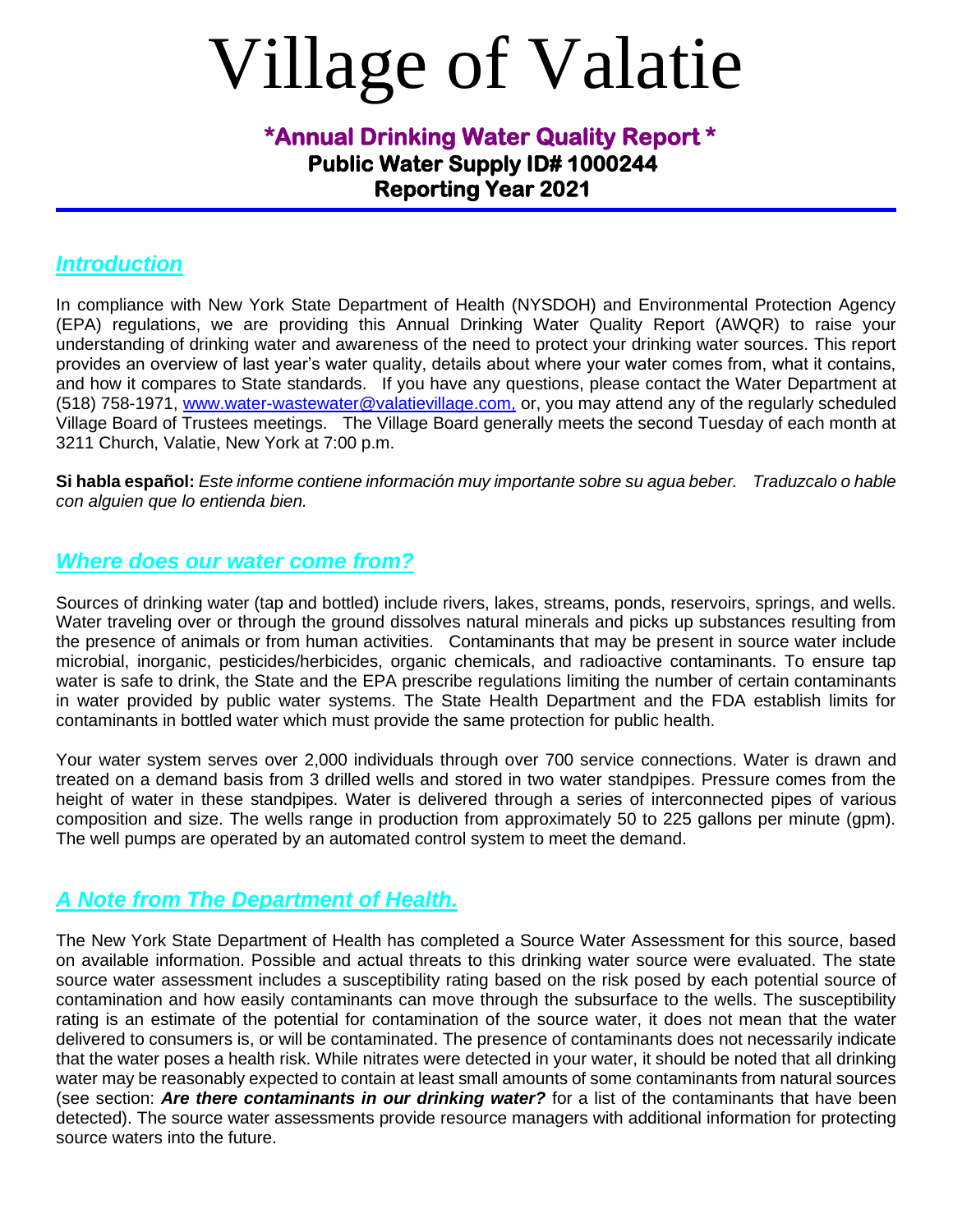As mentioned before, your water is derived from drilled wells. The source water assessment has rated these wells as having a high to very high susceptibility to microbes, industrial solvents, other industrial contaminants, and nitrates. The wells draw from an unconfined aquifer of high hydraulic conductivity. Please note that your water is disinfected to ensure that the finished water delivered into your home meets the New York State's drinking water standards for microbial contamination.

County and state health departments will use this information to direct future source water protection activities. These may include water quality monitoring, resource management, planning, and education programs. A copy of the assessment, including a map of the assessment area, can be obtained by contacting us, as noted above.

## *Are there contaminants in our drinking water?*

Your drinking water is routinely tested for numerous contaminants. These contaminants include total coliform, inorganic compounds, nitrate, nitrite, gross alpha, radium, lead and copper, synthetic organic compounds, PFOA, PFOS, 1.4 Dioxane, and volatile organic compounds. The State allows testing for some contaminants less than once per year because their concentrations do not change frequently. Some data, though representative, are more than one year old. Please note that all drinking water, including bottled drinking water, may contain at least small amounts of contaminants. Their presence does not necessarily indicate that water poses a health risk. More information about contaminants and potential health effects can be obtained by calling the **EPA's Safe Drinking Water Hotline (800-426-4791) or the Columbia County Health Department at (518) 828-3358.** 

| <b>Contaminant</b>       | <b>Violation</b> | Year of       | Level                                                                                                                            | Unit of        | <b>MCLG</b>   | <b>Regulatory</b> | <b>Likely Source</b>                                                                          |
|--------------------------|------------------|---------------|----------------------------------------------------------------------------------------------------------------------------------|----------------|---------------|-------------------|-----------------------------------------------------------------------------------------------|
| of<br>(                  | (Yes/No)         | <b>Sample</b> | <b>Detected</b>                                                                                                                  | <b>Measure</b> | (MCL, TT, AL) | Limit             | <b>Contamination</b>                                                                          |
| <b>Barium</b>            | <b>No</b>        | 2020          | 47.4                                                                                                                             | uq/l           | 2000          | 2000 (MCL)        | Erosion of natural deposits.                                                                  |
| Chloride                 | <b>No</b>        | 2005          | 127                                                                                                                              | mg/L           | n/a           | 250 (MCL)         | Naturally occurring                                                                           |
| Copper (see note1,2)     | yes              | 2021          | $1.58(0.18-3.05)$                                                                                                                | mg/l           | 1.3           | $1.3$ (AL)        | Corrosion of household plumbing systems                                                       |
| Fluoride                 | <b>No</b>        | 2020          | 156                                                                                                                              | ug/L           | n/a           | 2200 (MCL)        | Naturally occurring                                                                           |
| Lead (see note 1,2)      | <b>No</b>        | 2021          | $0.02(0.001 - 014)$                                                                                                              | mg/l           | 15            | $Al=15$           | Corrosion of household plumbing systems                                                       |
| <b>Nitrate</b>           | <b>No</b>        | 2021          | 1.6                                                                                                                              | mg/L           | 10            | 10 (MCL)          | Runoff from fertilizer use; leached from septic<br>tanks, sewage, erosion of natural deposits |
| <b>Nickel</b>            | <b>No</b>        | 2020          | 1.6                                                                                                                              | ug/l           | n/a           | n/a               | naturally occuring                                                                            |
| Sodium (see note 3)      | <b>No</b>        | 2008          | 52.5                                                                                                                             | mg/L           | n/a           | n/a               | Erosion of deposits; road salt                                                                |
| Sulfate                  | <b>No</b>        | 2008          | 25                                                                                                                               | mg/L           | n/a           | 250 (MCL)         | Naturally occurring                                                                           |
| <b>Zinc</b>              | <b>No</b>        | 2005          | 44                                                                                                                               | ug/L           | n/a           | 500 (MCL)         | Erosion of natural deposits.                                                                  |
| <b>TTHM</b>              | <b>No</b>        | 2021          | 7.2                                                                                                                              | ug/L           | 80            | 80(MCL)           | <b>Byproduct of disinfection</b>                                                              |
| PFOA (see note 2)        | <b>No</b>        | Quarterly     | $7.8(<2.0-7.8)$                                                                                                                  | $\frac{ng}{l}$ | n/a           | $10$ ng/l         | <b>Ground Water Contamination</b>                                                             |
| PFOS (see note 2)        | <b>ves</b>       | Quarterly     | $14(<2.0-14)$                                                                                                                    | ng/l           | n/a           | $10$ ng/l         | <b>Ground Water Contamination</b>                                                             |
| 1.4 Dioxane (see note 2) | <b>No</b>        | Quarterly     | <0.2( <nd<0.2)< td=""><td>ug/l</td><td>n/a</td><td><math>1</math> ug/l</td><td><b>Ground Water Contamination</b></td></nd<0.2)<> | ug/l           | n/a           | $1$ ug/l          | <b>Ground Water Contamination</b>                                                             |

#### **Table of Detected Contaminants**

#### **Notes:**

1 - The single number "Level Detected" for lead and copper presented represents the 90th percentile of the sites tested in 2021. A percentile is a value on a scale of 100 that indicates the percent of a distribution that is equal to or below it. The 90th percentile is equal to or greater than 90% of the lead and copper values detected at your water system.

2 - The parenthetical levels represent the range of results for all of the sites tested.

3 - Water containing more than 20 mg/L of sodium should not be used for drinking by people on very restricted sodium diets. Water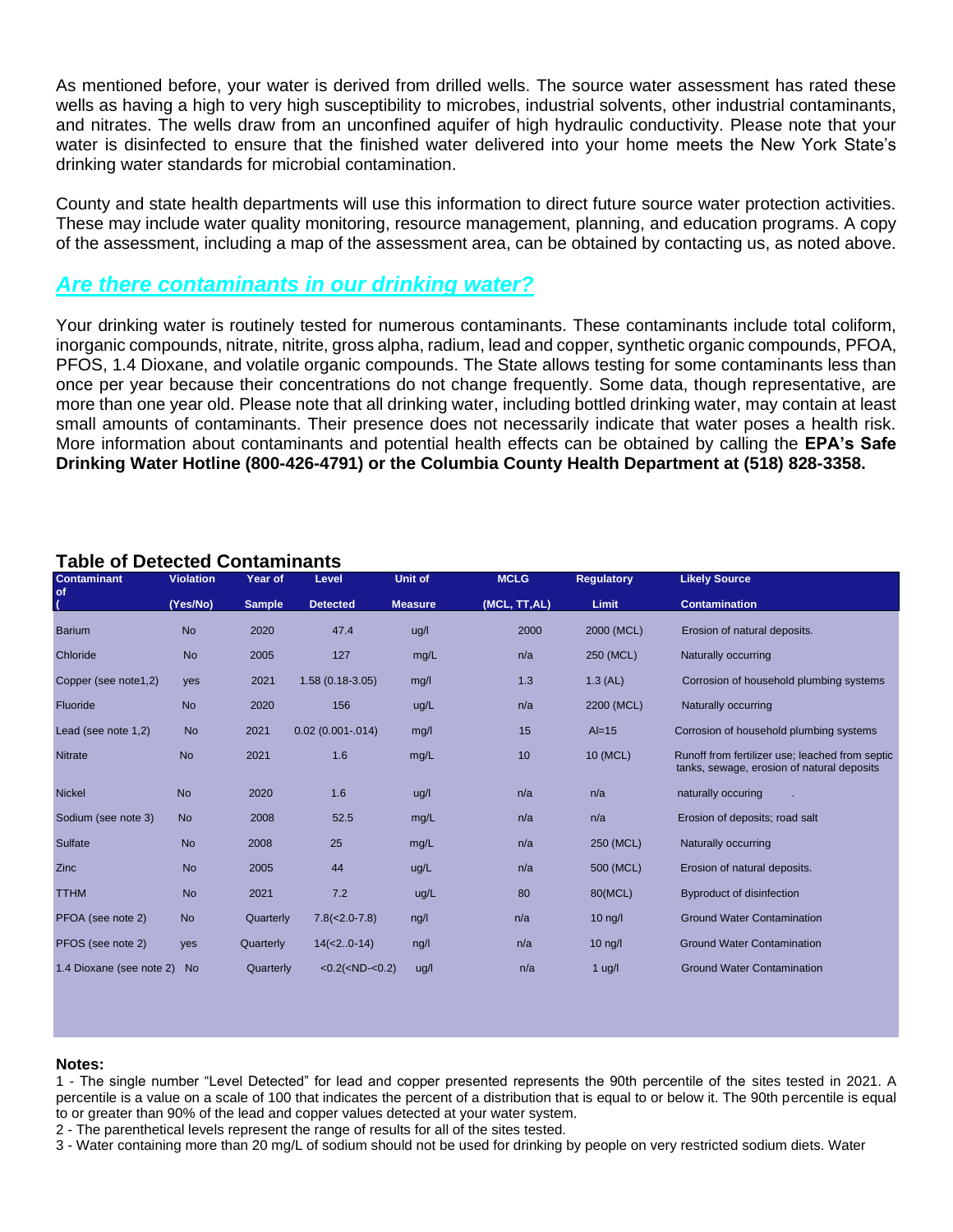containing more than 270 mg/L of sodium should not be used for drinking by people on moderately restricted sodium diets.

#### **Definitions of Terms from Table:**

*Maximum Contaminant Level* (MCL): The highest level of a contaminant that is allowed in drinking water. MCLs are set as close to the MCLGs as feasible.

*Maximum Contaminant Level Goal* (MCLG): The level of a contaminant in drinking water below which there is no known or expected risk to health. MCLGs allow for a margin of safety.

*Action Level* (AL): The concentration of a contaminant which, if exceeded, triggers treatment or other requirements which a water system must follow.

*Non-Detects* (ND): Laboratory analysis indicates that the constituent is not present.

*Milligrams per liter* (mg/l): Corresponds to one part of liquid in one million parts of liquid (parts per million - ppm).

*Micrograms per liter* (ug/l): Corresponds to one part of liquid in one billion parts of liquid (parts per billion - ppb).

#### *What does this information mean?*

The table shows that, with the exception of Copper and PFOS any contaminants detected were within determined safe levels.

## Some **Information on PFOA, PFOS and 1.4 Dioxane.**

PFOA, PFOS, and 1.4 Dioxane levels detected and reported were derived from quarterly samples taken from each well in 2021. All levels were within acceptable limits with the exception of the Third Quarter PFOS sample from Well 1. Three confirmation samples were taken and Well 1 was placed out of service. Currently Well 1 is still offline and we are working with our Engineer and Columbia County Dept. of Health on a long term solution.

#### *Some Information on Lead and Copper.*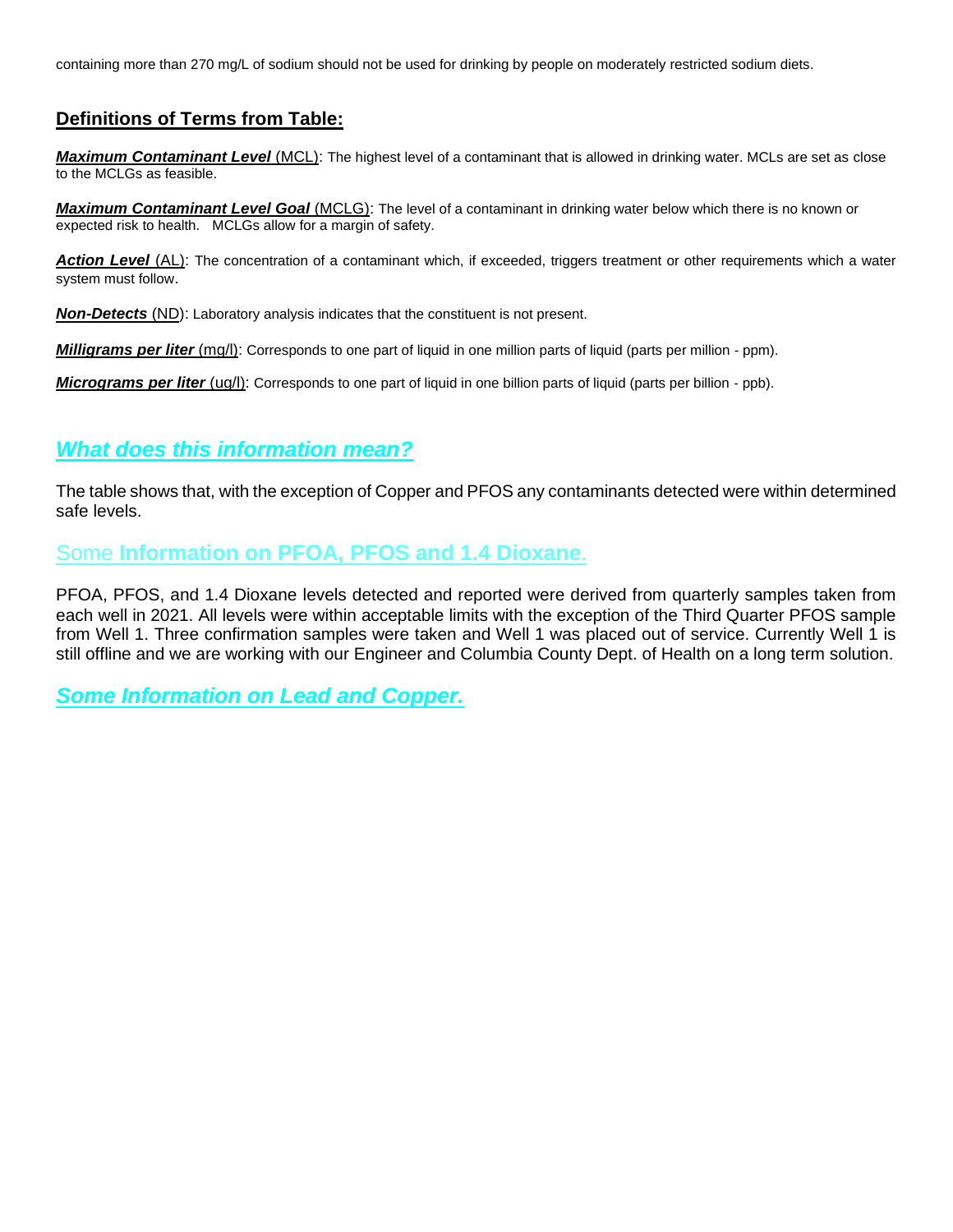Lead and Copper in levels detected and reported in drinking water are derived from samples taken from individual homes and businesses. Copper, while a potential health concern to some individuals with certain preexisting conditions (e.g., Wilson's Disease) is also an essential nutrient. The elevated presence in drinking water is generally associated with water quality that can cause leaching of materials from household plumbing and fixtures. Therefore, you should be aware of the materials that are present in your building and take steps to remove any lead-containing piping or fixtures. If you are concerned about your property, lead testing materials and procedures are available from most Environmental Laboratories, as well as most Certified Well Drillers. Presently, the Water System treats the water to combat this condition by means of a food-grade additive. Unfortunately, we cannot guarantee the materials and conditions inside individual properties.

#### **The New York State Department of Health provides the following information:**

If present, elevated levels of lead can cause serious health problems, especially for pregnant women, infants, and young children. It is possible that lead levels at your home may be higher than at other homes in the community as a result of materials used in your home's plumbing. The Valatie Water System is responsible for providing high quality drinking water, but cannot control the variety of materials used in plumbing components. When your water has been sitting for several hours, you can minimize the potential for lead exposure by flushing your tap for 30 seconds to 2 minutes before using water for drinking or cooking. If you are concerned about lead in your water, you may wish to have your water tested. Information on lead in drinking water, testing methods, and steps you can take to minimize exposure is available from the Safe Drinking Water Hotline (1-800-426-4791) or at http://www.epa.gov/safewater/lead.

## *Is our water system meeting other rules that govern operations?*

During 2021, your system met applicable State operating, monitoring and reporting requirements.

## *Do I need to take special precautions?*

Some people may be more vulnerable to disease causing microorganisms in drinking water than the general population. Immuno-compromised persons such as persons with cancer undergoing chemotherapy, persons who have undergone organ transplants, people with HIV/AIDS or other immune system disorders, some elderly, and infants can be particularly at risk from infections. These people should seek advice from their health care provider about their drinking water. EPA/CDC guidelines on appropriate means to lessen the risk of infection by Cryptosporidium, Giardia and other microbial pathogens are available from the Safe Drinking Water Hotline (800- 426-4791).

As for any other detected contaminant, all levels noted were below that which is considered a health risk for the general public by the NYSDOH, according to 10 NYCRR, Subpart 5-1, the law which governs operation of Public Water Systems. If you wish to know if there is any possible effect that any item listed in the table may have on your personal health, you should provide the data to your health care professional, who can consider all issues included in your own personal health status and provide you with information based solely on your individual health profile.

#### *Why save water?*

There are a number of reasons why it is important to conserve water:

- ❑ Saving water saves energy and some of the costs associated with both of these necessities of life;
- ❑ Saving water reduces the need to construct costly new wells, pumping systems and water towers; and
- ❑ Saving water lessens the strain on the water system during drought, helping to avoid restrictions.
- ❑ Like many other resources fresh water resources are finite, and are diminishing with time. Contamination